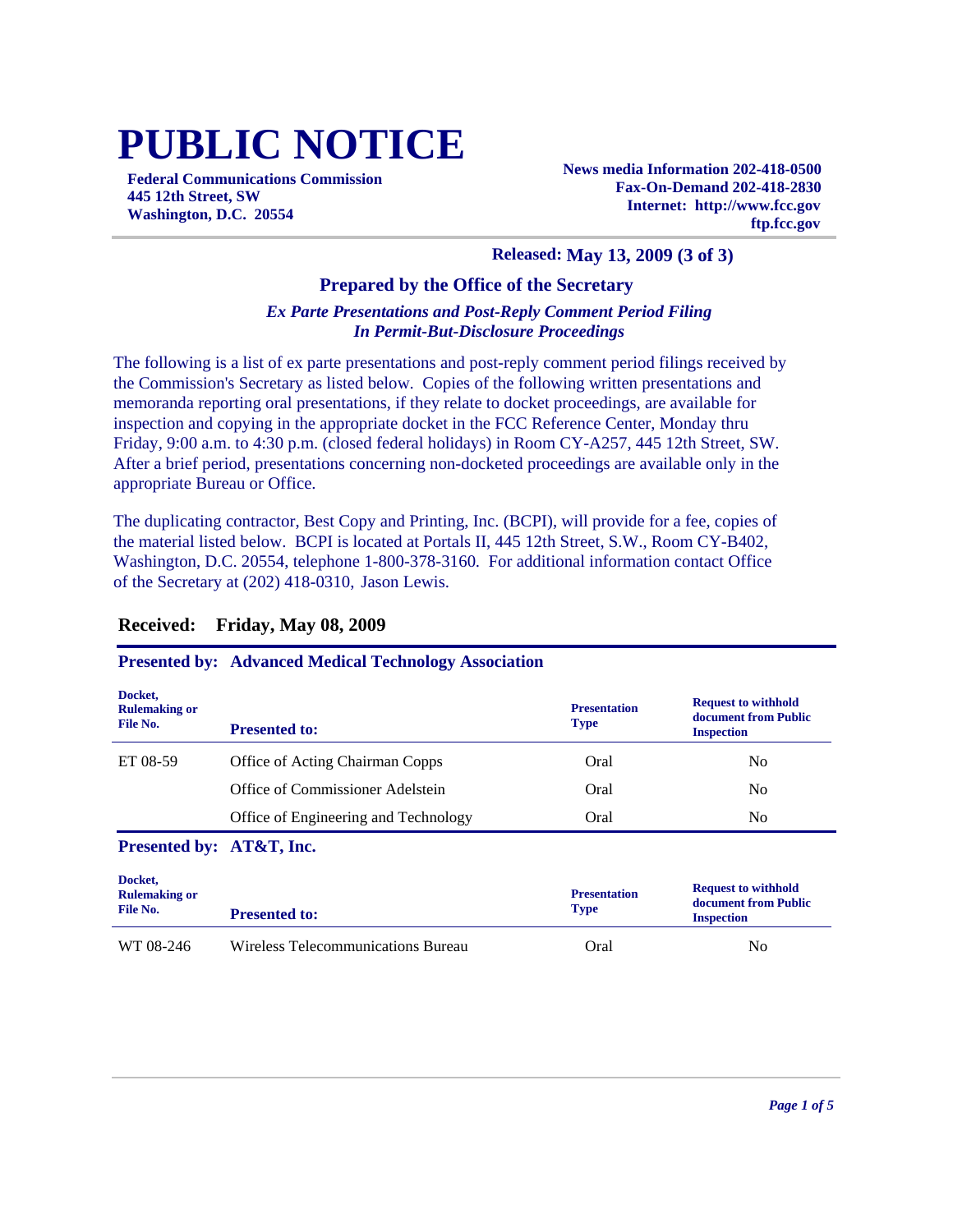| Docket,<br><b>Rulemaking or</b><br>File No. | <b>Presented to:</b>                                                | <b>Presentation</b><br><b>Type</b> | <b>Request to withhold</b><br>document from Public<br><b>Inspection</b> |
|---------------------------------------------|---------------------------------------------------------------------|------------------------------------|-------------------------------------------------------------------------|
| WC 08-24                                    | Office of the Secretary                                             | Written                            | N <sub>0</sub>                                                          |
| WC 08-49                                    | Office of the Secretary                                             | Written                            | N <sub>o</sub>                                                          |
|                                             | <b>Presented by: Cavalier Telephone &amp; Television</b>            |                                    |                                                                         |
| Docket,<br><b>Rulemaking or</b><br>File No. | <b>Presented to:</b>                                                | <b>Presentation</b><br><b>Type</b> | <b>Request to withhold</b><br>document from Public<br><b>Inspection</b> |
| WC 08-24                                    | Office of the Secretary                                             | Written                            | N <sub>0</sub>                                                          |
| WC 08-49                                    | Office of the Secretary                                             | Written                            | N <sub>0</sub>                                                          |
|                                             | <b>Presented by: Cellular South, Inc.</b>                           |                                    |                                                                         |
| Docket,<br><b>Rulemaking or</b><br>File No. | <b>Presented to:</b>                                                | <b>Presentation</b><br><b>Type</b> | <b>Request to withhold</b><br>document from Public<br><b>Inspection</b> |
| RM-11497                                    | <b>Acting Chairman Copps</b>                                        | Oral                               | N <sub>0</sub>                                                          |
|                                             | Office of Commissioner Adelstein                                    | Oral                               | N <sub>0</sub>                                                          |
|                                             | <b>Commissioner McDowell</b>                                        | Oral                               | N <sub>o</sub>                                                          |
| WT 05-265                                   | <b>Acting Chairman Copps</b>                                        | Oral                               | N <sub>0</sub>                                                          |
|                                             | Office of Commissioner Adelstein                                    | Oral                               | N <sub>0</sub>                                                          |
|                                             | <b>Commissioner McDowell</b>                                        | Oral                               | N <sub>0</sub>                                                          |
|                                             | <b>Presented by: City of Lansing, Michigan</b>                      |                                    |                                                                         |
| Docket,<br><b>Rulemaking or</b><br>File No. | <b>Presented to:</b>                                                | <b>Presentation</b><br><b>Type</b> | <b>Request to withhold</b><br>document from Public<br><b>Inspection</b> |
| MB 09-13                                    | Office of Commissioner Adelstein                                    | Oral                               | N <sub>o</sub>                                                          |
|                                             | Presented by: International Broadband Electric Communications, Inc. |                                    |                                                                         |

# **Presented by: Broadview Networks, Inc., et al.**

| Docket,<br><b>Rulemaking or</b><br>File No. | <b>Presented to:</b>               | <b>Presentation</b><br><b>Type</b> | <b>Request to withhold</b><br>document from Public<br><b>Inspection</b> |
|---------------------------------------------|------------------------------------|------------------------------------|-------------------------------------------------------------------------|
| GN 09-29                                    | Wireless Telecommunications Bureau | Oral                               | N <sub>0</sub>                                                          |
|                                             | Wireline Competition Bureau        | Oral                               | N <sub>0</sub>                                                          |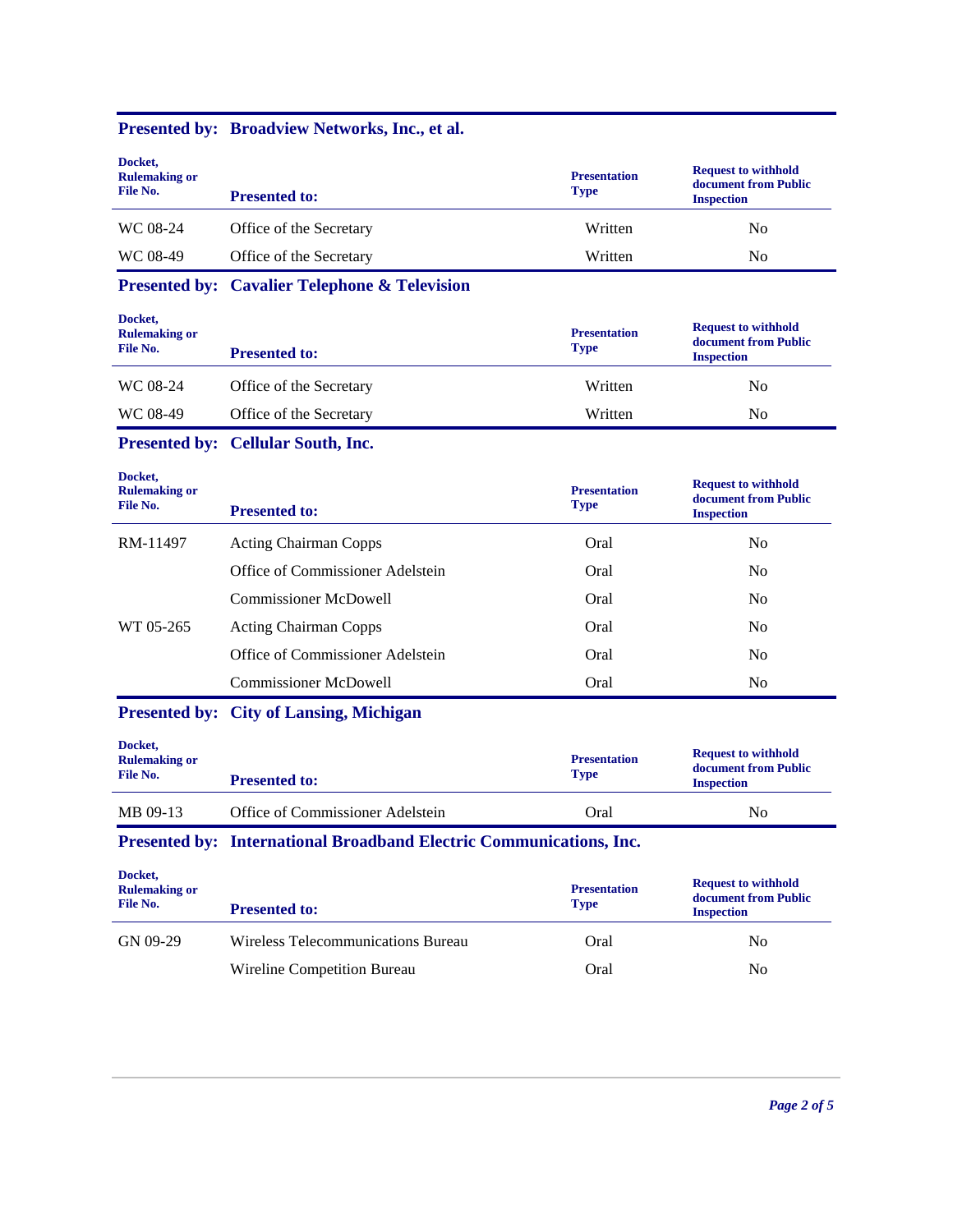| Docket,<br><b>Rulemaking or</b><br>File No. | <b>Presented to:</b>                                                       | <b>Presentation</b><br><b>Type</b> | <b>Request to withhold</b><br>document from Public<br><b>Inspection</b> |
|---------------------------------------------|----------------------------------------------------------------------------|------------------------------------|-------------------------------------------------------------------------|
| WC 05-25                                    | Wireline Competition Bureau                                                | Oral                               | N <sub>0</sub>                                                          |
|                                             | Presented by: NuVox Communications, et al.                                 |                                    |                                                                         |
| Docket,<br><b>Rulemaking or</b><br>File No. | <b>Presented to:</b>                                                       | <b>Presentation</b><br><b>Type</b> | <b>Request to withhold</b><br>document from Public<br><b>Inspection</b> |
| WC 08-238                                   | Wireline Competition Bureau                                                | Oral                               | N <sub>0</sub>                                                          |
|                                             | Presented by: PAETEC Communications, Inc., et al.                          |                                    |                                                                         |
| Docket,<br><b>Rulemaking or</b><br>File No. | <b>Presented to:</b>                                                       | <b>Presentation</b><br><b>Type</b> | <b>Request to withhold</b><br>document from Public<br><b>Inspection</b> |
| WC 08-24                                    | Office of the Secretary                                                    | Written                            | N <sub>0</sub>                                                          |
| WC 08-49                                    | Office of the Secretary                                                    | Written                            | N <sub>0</sub>                                                          |
|                                             | Presented by: PRWireless, Inc.                                             |                                    |                                                                         |
| Docket,<br><b>Rulemaking or</b><br>File No. | <b>Presented to:</b>                                                       | <b>Presentation</b><br><b>Type</b> | <b>Request to withhold</b><br>document from Public<br><b>Inspection</b> |
| WT 08-246                                   | Wireless Telecommunications Bureau                                         | Written                            | N <sub>0</sub>                                                          |
|                                             | Presented by: Sirius XM Radio, Inc.                                        |                                    |                                                                         |
| Docket,<br><b>Rulemaking or</b><br>File No. | <b>Presented to:</b>                                                       | <b>Presentation</b><br><b>Type</b> | <b>Request to withhold</b><br>document from Public<br><b>Inspection</b> |
| WT 07-293                                   | <b>International Bureau</b>                                                | Oral                               | N <sub>0</sub>                                                          |
|                                             | Office of Engineering and Technology                                       | Oral                               | No                                                                      |
|                                             | Wireless Telecommunications Bureau                                         | Oral                               | N <sub>0</sub>                                                          |
|                                             | <b>Presented by: United States Department of Health and Human Services</b> |                                    |                                                                         |
| Docket,                                     |                                                                            | <b>Presentation</b><br><b>Type</b> | <b>Request to withhold</b><br>document from Public                      |
| <b>Rulemaking or</b><br>File No.            | <b>Presented to:</b>                                                       |                                    | <b>Inspection</b>                                                       |
| CC 95-155                                   | Wireline Competition Bureau                                                | Oral                               | N <sub>o</sub>                                                          |

## **Presented by: National Cable & Telecommunications Association**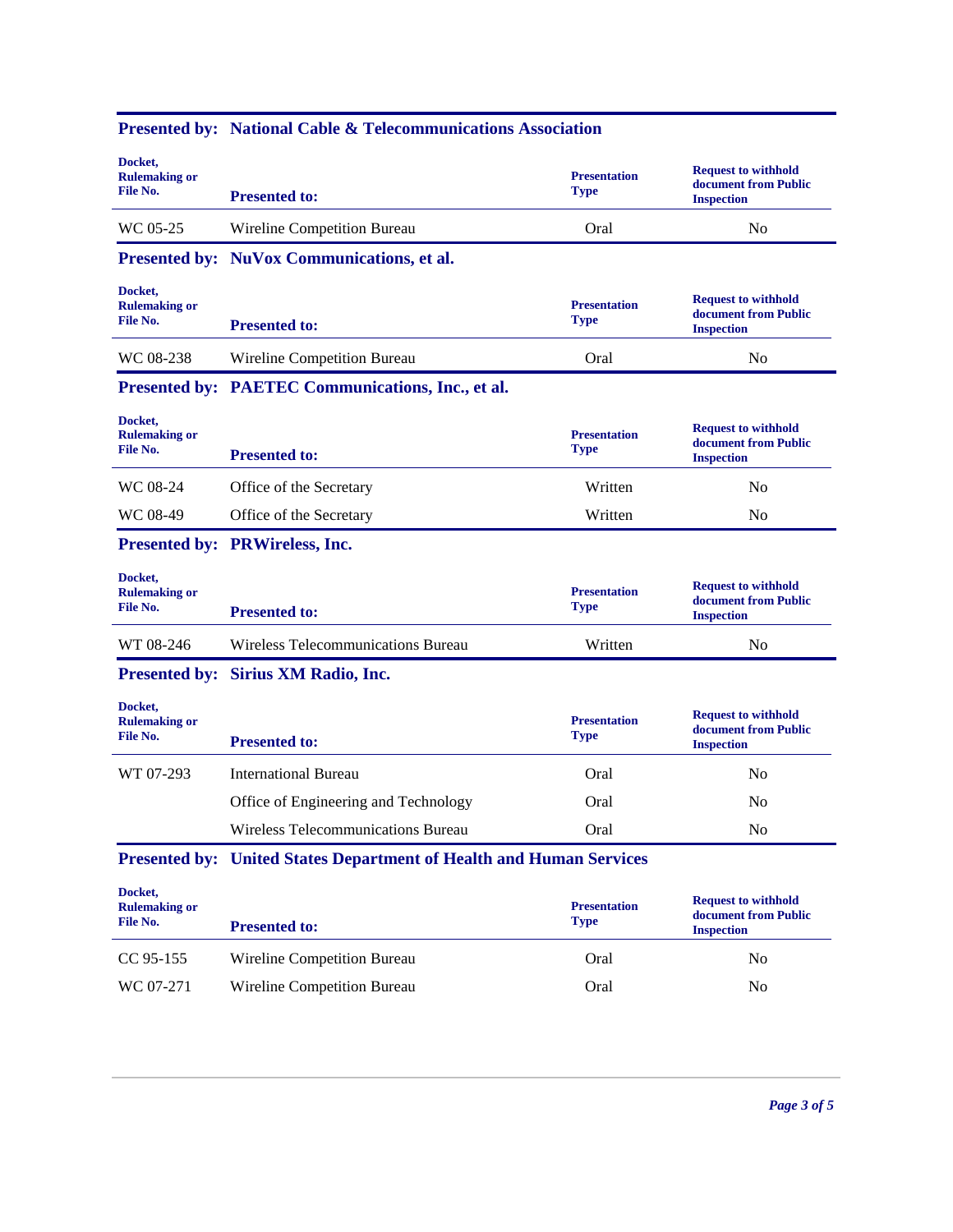# **Presented by: Verizon**

| Docket,<br><b>Rulemaking or</b><br>File No. | <b>Presented to:</b>    | <b>Presentation</b><br><b>Type</b> | <b>Request to withhold</b><br>document from Public<br><b>Inspection</b> |
|---------------------------------------------|-------------------------|------------------------------------|-------------------------------------------------------------------------|
| WC 08-24                                    | Office of the Secretary | Written                            | N <sub>0</sub>                                                          |
|                                             | Office of the Secretary | Written                            | N <sub>0</sub>                                                          |
|                                             | Office of the Secretary | Written                            | <b>Yes</b>                                                              |
|                                             | Office of the Secretary | Written                            | <b>Yes</b>                                                              |
| WC 08-49                                    | Office of the Secretary | Written                            | N <sub>0</sub>                                                          |
|                                             | Office of the Secretary | Written                            | N <sub>0</sub>                                                          |
|                                             | Office of the Secretary | Written                            | Yes                                                                     |
|                                             | Office of the Secretary | Written                            | Yes                                                                     |

## **Presented by: Verizon Wireless**

| Docket,<br><b>Rulemaking or</b><br>File No. | <b>Presented to:</b>                   | <b>Presentation</b><br>Type | <b>Request to withhold</b><br>document from Public<br><b>Inspection</b> |
|---------------------------------------------|----------------------------------------|-----------------------------|-------------------------------------------------------------------------|
| ET 02-380                                   | Office of Acting Chairman Copps        | Oral                        | N <sub>0</sub>                                                          |
|                                             | Wireless Telecommunications Bureau     | Oral                        | No.                                                                     |
| ET 04-186                                   | <b>Office of Acting Chairman Copps</b> | Oral                        | No.                                                                     |
|                                             | Wireless Telecommunications Bureau     | Oral                        | N <sub>0</sub>                                                          |
| WT 08-166                                   | Office of Acting Chairman Copps        | Oral                        | N <sub>0</sub>                                                          |
|                                             | Wireless Telecommunications Bureau     | Oral                        | No                                                                      |
| WT 08-167                                   | Office of Acting Chairman Copps        | Oral                        | N <sub>0</sub>                                                          |
|                                             | Wireless Telecommunications Bureau     | Oral                        | No.                                                                     |
| WT 08-95                                    | Office of the Secretary                | Written                     | N <sub>0</sub>                                                          |

# **Presented by: WCS Coalition**

| Docket,<br><b>Rulemaking or</b><br>File No. | <b>Presented to:</b>                 | <b>Presentation</b><br><b>Type</b> | <b>Request to withhold</b><br>document from Public<br><b>Inspection</b> |
|---------------------------------------------|--------------------------------------|------------------------------------|-------------------------------------------------------------------------|
| IB 95-91                                    | International Bureau                 | Oral                               | No                                                                      |
|                                             | Office of Engineering and Technology | Oral                               | No                                                                      |
|                                             | Wireless Telecommunications Bureau   | Oral                               | N <sub>0</sub>                                                          |
| WT 07-293                                   | <b>International Bureau</b>          | Oral                               | No                                                                      |
|                                             | Office of Engineering and Technology | Oral                               | No                                                                      |
|                                             | Wireless Telecommunications Bureau   | Oral                               | No                                                                      |
|                                             |                                      |                                    |                                                                         |